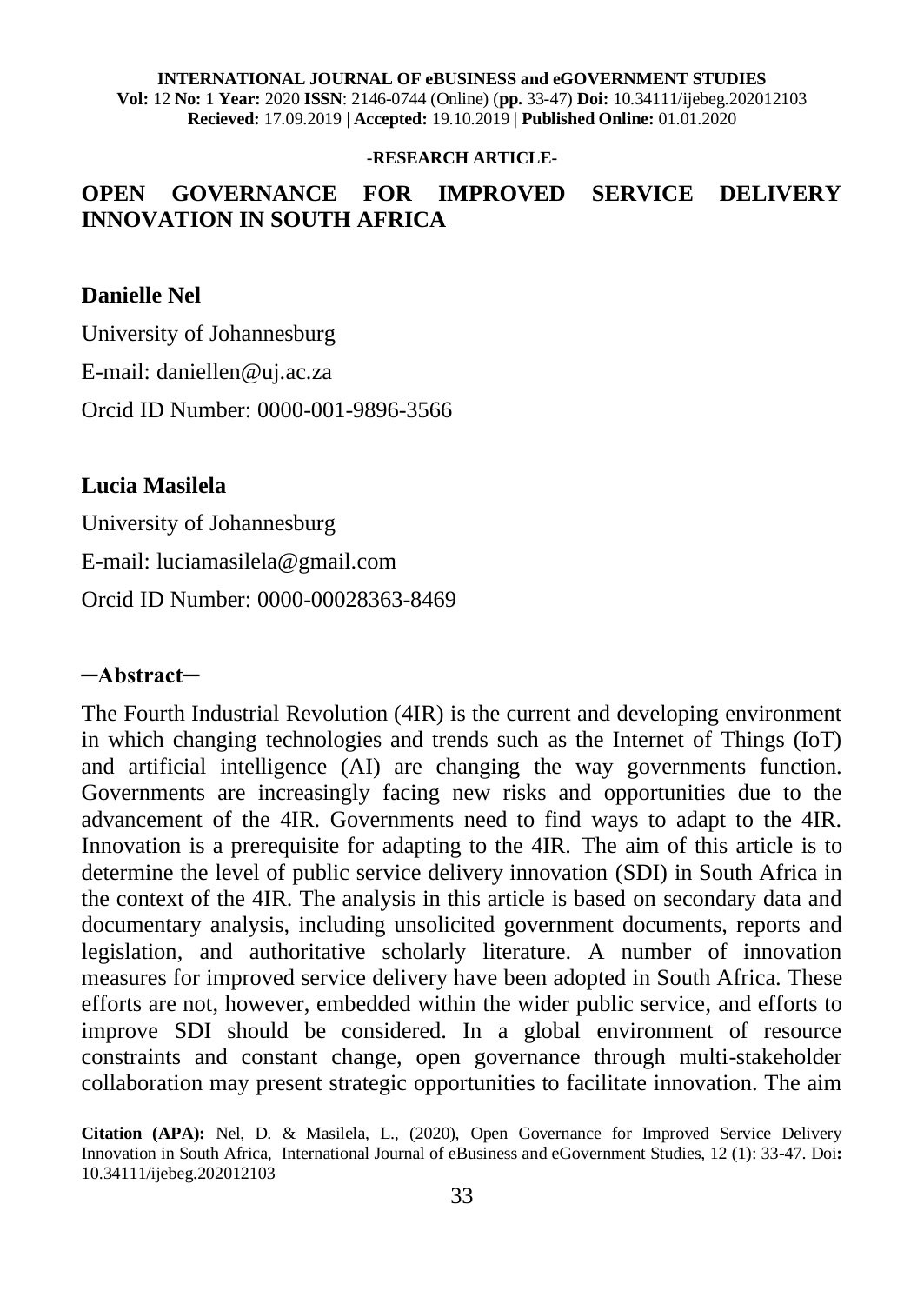of these initiatives is to enhance transparency and accountability, and to facilitate public service delivery and citizen participation.

**Key Words:** Fourth Industrial Revolution, innovation, open governance, partnerships, public service delivery.

### **JEL Classification:** O39

# **1. INTRODUCTION**

The current industrial revolution, referred to as the 4IR, is driven by the rapid and dynamic development of technology. The first three revolutions was also driven by technological advancements, but not at the complex rate that is currently experienced. This article aims to determine the level of public service delivery innovation (SDI) in South Africa in the context of the Fourth Industrial Revolution (4IR). In order to achieve this goal, this article is structured around two objectives. Firstly, this article will identify current SDI approaches in South Africa. Secondly, the various risks and best practices for increased public SDI will be reviewed. In conclusion, recommendations on how to achieve SDI are provided. This research is qualitative, conceptual, and descriptive in nature. A conceptual and descriptive approach to research requires methods allows the generation of contextual and conceptual analysis. Unobtrusive research methods were therefore deemed appropriate for this study. Unobtrusive methods include the analysis of data obtained through non-reactive methods. Unobtrusive methods are presumed to avoid the problems caused by the researcher's presence. The use of unobtrusive methods may overcome methodological weaknesses of interviews and questionnaires, which create attitudes in part because respondents commonly attempt to manage impressions of themselves in order to maintain their standing in the eyes of an interviewer (Bryman, 2000).

## **1.1. Contextual background on the Fourth Industrial Revolution (4IR)**

The term 'Industry 4.0', also known as the 4IR, was first coined in Germany at the Hanover Fair in 2011. The German federal government was at the time developing a 'high-tech strategy' that aimed to promote the "*computerisation of manufacturing processes and systems*" that would accelerate and differentiate the German and European Union production industries from other international markets (Alipour, Ustundag, Cevikcan, Kaya & Cebi, 2018:95-96). PwC (2014:17) describes the 4IR as "*the new level of organisation and control over the entire value chain of the lifecycle of products, it is geared towards increasingly individualised customer requirements*". The scale and scope of the 4IR have made the public sector aware that machine-driven, decentralised, and conventional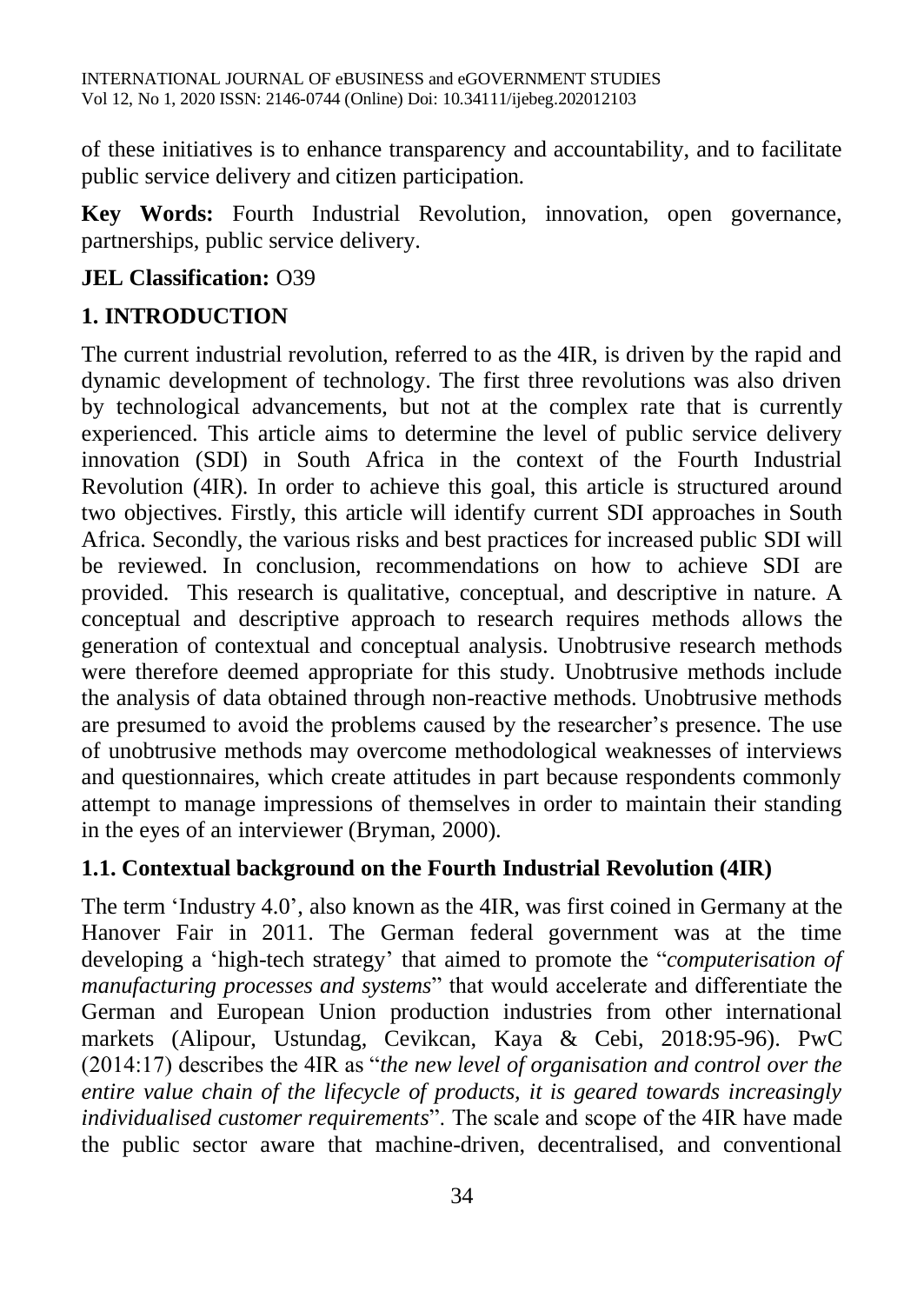methods of public service delivery will not be sufficient, productive, feasible, and sustainable throughout the new revolution (Centre for Public Sector Innovation [CPSI], 2018). The pace and robust technological advancements brought about by the 4IR have necessitated governments around the globe to develop and implement new legislative policies, strategies, frameworks, and approaches that will collectively enable the government, private sector organisations, and civil society to be equally inclusive and participative and portray strong leadership skills and shared responsibilities that will be needed to transition to the 4IR (Department of Telecommunications and Postal Services [DTPS], 2018).

In order for public sector institutions to be knowledgeable, participative, and responsive to the turbulent changes and environments triggered by the 4IR, it needs to strengthen internal infrastructure resources and re-engineer departmental capabilities for ensuring the consistent production of reliable, factual, timely, and accurate data and information outputs. Having data and information assets readily available for quick and sound decision making places public sector institutions in a proactive instead of reactive mode to solve service delivery challenges and assists in finding feasible, sustainable, and innovative public service delivery solutions (DTPS, 2018). In order to achieve this, the government needs to heavily invest in Research, Development and Innovation (RD&I) activities, programmes, and projects that can be utilised as stepping stones to the development and foundation of strategic public SDI policies, frameworks, and models. Establishing funding instruments that could be targeted at exploring, identifying, and analysing unscientific, non-economic, or non-technological innovation factors that contribute to conducive and unconducive public SDI outputs of public SDI inputs and outputs that can be incorporated into public sector institutions could lead to development equally tailored to the various needs of delivering public sector goods and services (Manzini, 2015).

The challenges and opportunities presented by the characteristics and environments brought by the 4IR therefore require public sector institutions to embark on open and collaborative innovation within the public service for transforming, redefining, realigning, and improving the systems and processes for the delivery of public sector goods and services. The 4IR has produced significant elements such as AI, cognitive systems, data mining, and the Internet of Things (IoT) (CPSI, 2018). These elements will therefore enable the government to develop and implement proactive public SDI models and tools that can accurately determine and measure the allocation and utilisation of scarce infrastructure resources to meet public SDI inputs, as well as leveraging conducive, fruitful, and diverse stakeholder partnerships for integrated public SDI outputs. The advanced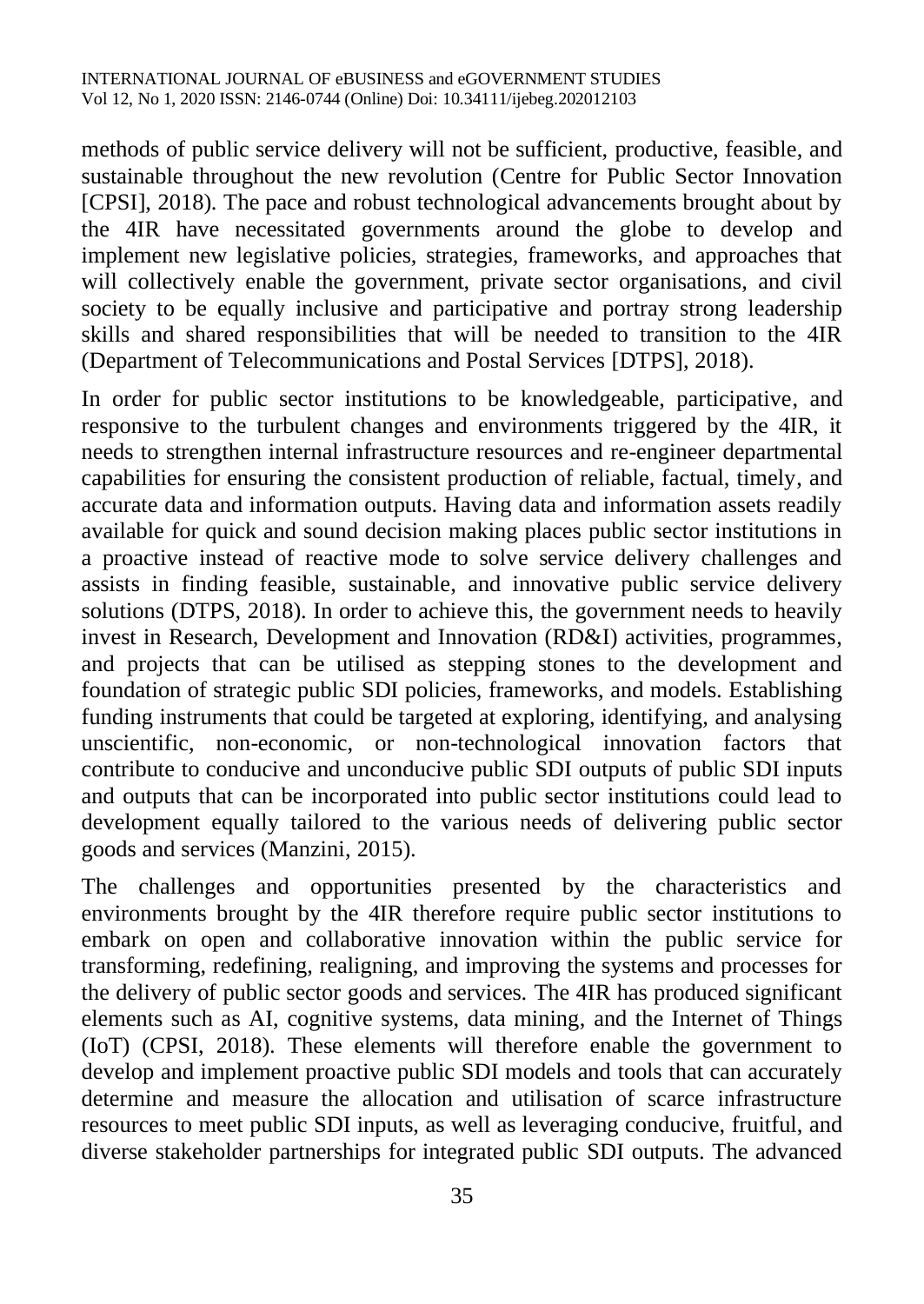technologies brought about by the 4IR hold great potential for significant, impactful, sustainable, and innovative transformation across public sector institutions. Improved service delivery; cost-cutting strategies and programmes; high quality and standardisation of public sector goods and services; improved information and communications technology (ICT) skills, knowledge, and capabilities; and conducive legislative policies, frameworks, models, and approaches are all elements that can be successfully incorporated and achieved within public sector institutions (CPSI, 2018; Department of Public Service and Administration [DPSA], 2018).

#### **1.2. Innovation as a driver for the 4IR**

The term 'innovation' originates from the Latin word 'innovare', which translates directly to "to make something new" (Lin, 2006; Lin, 2007). According to the *Oslo Manual: Guidelines for Collecting and Interpreting Innovation Data*, 'innovation' can be defined as "*the implementation of a new or significantly improved product (good or service), or process, a new marketing method, or a new organizational method in business practices, workplace organization or external relations*" (Organisation for Economic Co-operation and Development [OECD], 2005). Innovation within the era of the 4IR has become a significant and an exceptionally important topic of study due to its versatility that cuts across multidisciplinary and multidimensional fields, practices, and organisations. Innovation is widely recognised in academic and professional fields such as economics, engineering, science, and sociology, as well as private sector businesses and public sector institutions, as a key driver of economic growth and development, entrepreneurship, the creation of new products and services, robust market development and penetration, improved organisational efficiency, as well as the creation and delivery of public value to a country's citizenry (Bock, Eisengerich, Sharapoy & George, 2015). In an increasingly competitive global market, innovation has been studied and practised in different contexts by governments; the general public; public-private partnerships (PPPs); small, medium, and micro enterprises (SMMEs); private sector industries; supply chain partners; societal organisations; and academic institutions around the globe (Vaccaro, Jansen, Van den Bosch & Volberda, 2012; Costello & Prohaska, 2013; Baskara & Mehta, 2016).

The public sector identifies innovation as an opportunity to establish relationships that will enhance collaboration between various stakeholders from numerous organisations to improve the delivery of public sector goods and services in order to create and achieve public value. Public sector innovation therefore particularly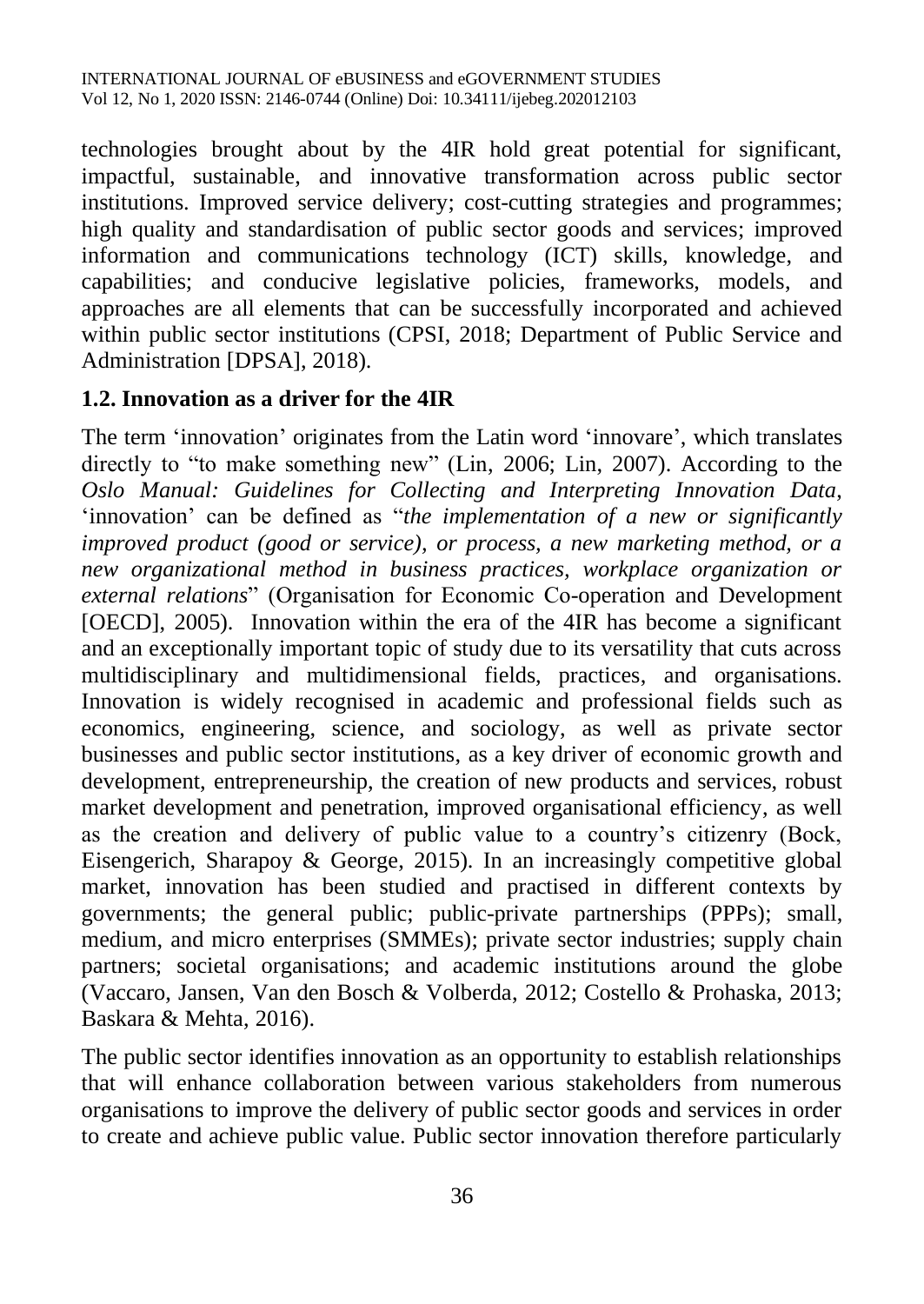considers the development and implementation of and experimentation with new ideas, services, and products into viable, practical, and sustainable public service delivery outputs. Public sector innovation therefore aims to ensure conducive policy development, implementation, and monitoring of public sector innovation inputs and outputs, identifying cost-effective strategies and approaches to utilising scarce public sector resources, promoting social cohesion through refined societal ecosystems, as well as improving the quality, standardisation, and delivery of public sector goods and services to citizens (Sørensen & Torfing, 2011; Osborne & Brown, 2011; Salge & Vera, 2012).

#### **1.3. Public service delivery and innovation**

Service delivery involves all the aspects relating to when, how, and where a service is delivered to a customer, and whether it is fair in nature. Service components are usually not always physical products, but instead are a combination of resources (skills and materials) that must be appropriately planned and designed (Martins & Ledimo, 2015). Centralised and rigid public sector institutional practices have been identified as contributing factors to unresponsive public sector institutions and environments, and unintended consequences of poor and low service delivery outputs (Kaul, 1998; Kaul, 2000). Governments around the globe have identified the inherent challenges associated with traditional and outdated public sector organisational designs, hierarchical structures, processes, and functions within government departments. Government institutions are often criticised for their bureaucratic practices and methods in terms of the delivery of public sector goods and services, which have in essence been found to be irresponsive, ineffective, and inefficient to the needs of a country's citizenry. Furthermore, challenges associated with the social, economic, political, technological, and global changes have prompted governments to revaluate and explore new forms and methods of service delivery (Gildenhuys & Knipe, 2000; Kekana, 2004).

As a result, governments have had to identify approaches that could be implemented in order to deal with increasingly demanding, turbulent, and complex public sector institutions and environments (Nolan, 2001; Robbins, 2001). Changing traditional and conventional practices of service delivery requires restructuring and reviewing current service delivery mechanisms and developing new methods that will allow public sector institutions to achieve improved service delivery performance and cost-effective use of scarce resources in order to achieve greater efficiency, flexibility, and more responsive and adaptable public sector goods and services (Gildenhuys & Knipe, 2000; Kekana,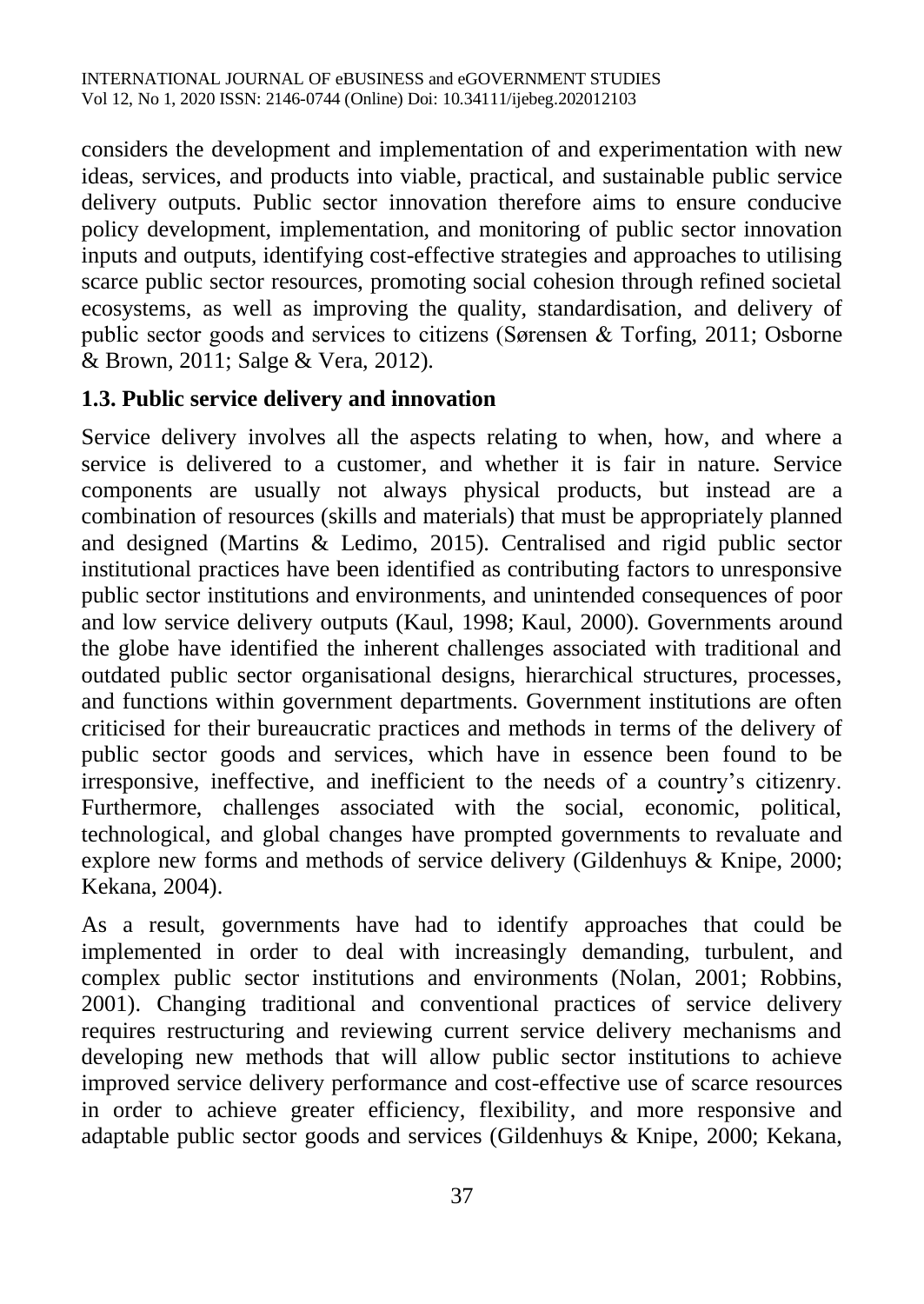2004). To encourage SDI, there is a need to move beyond traditional approaches to service delivery to more alternative approaches. According to Ford and Zussman (1997:6), 'alternative service delivery' (ASD) can be defined as *"a creative and dynamic process of public sector restructuring that improves the delivery of services to clients by sharing governance functions with individuals, community groups and other government entities*". Within the South African context, the DPSA (2000:13) describes ASD as "*an optimum mix of flexible service delivery programmes, activities and mechanisms that can be strategically utilised to achieve government's service delivery objectives or either directly by government or in cooperation with other sectors such as the private sector or the voluntary sector*". Typical ASD mechanisms include, among others, egovernance, e-government, m-governance, SDI, outsourcing, privatisation, and PPPs. SDI has become a significantly important factor in the survival and profitability of private sector businesses and government institutions for ensuring the delivery of public sector goods and services to the general public. In order to understand the theory and practice of SDI, it is imperative to understand the difference and link between service delivery and SDI. According to Lovelock and Wright (1999:20), service delivery can be defined as *"the actual delivery of physical or intangible products and or services to satisfy the needs and wants of customers or clients*". SDI can therefore be described as the "*overall processes that are applied to developing new service offerings in the organisation*" (Johnston & Clark, 2001:11). Present literature findings have not yet indicated a precise definition of public SDI. This is because SDI has been researched, studied, and practised more extensively by private sector institutions than by public sector institutions.

#### **1.4. Best practices and risks associated with public sector innovation**

SDI should be characterised by network organisations, flexible workflows, global sourcing, client and supplier collaboration, continuous innovation, and enabling technology. Some of the risks include a lack of an innovation culture, lack of adequate resources, resistance to change, absence of organisational learning, red tape, and large, slow, and complex organisations (Dawnson & Horenkamp, 2007; Martins & Ledimo, 2015). Public SDI has in most instances become a prolonged process due to the complexity of delivering mass innovative public sector goods and services (Alam, 2002; Baker & Shinkula, 2007; Ordanni & Parasuraman, 2011). Within the public sector, government departments need to position themselves as service delivery organisations with the aim of developing new and creative methods, strategies, models, competencies, and capabilities in the form of specialised knowledge and skills to a country's citizenry. Public SDI consists of a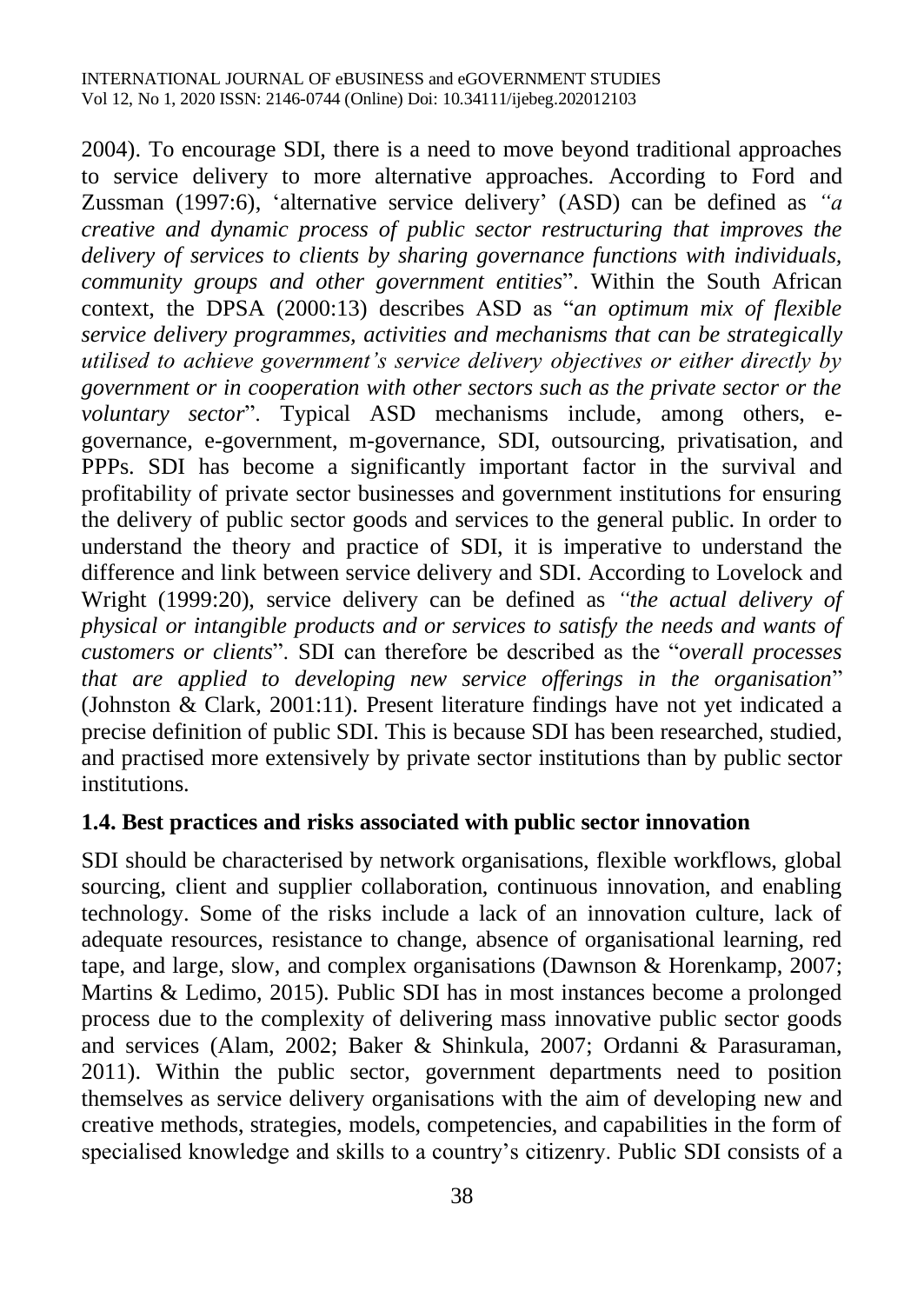combination of service delivery components that require an integrated and holistic approach to utilising internal processes, people skills, infrastructure, and scarce resources in order to arrive at well-designed and planned service delivery outputs (Alam, 2002; Baker & Shinkula, 2007; Ordanni & Parasuraman, 2011).

# **2. CURRENT SERVICE DELIVERY INNOVATION (SDI) APPROACHES**

The aim of this article is to determine the level of SDI in South Africa by identifying current innovations in service delivery. The following analysis is based on the most prominent initiatives in facilitating SDI.

## **2.1. Establishing a National System of Innovation (NSI)**

The Department of Science and Technology (DST) and the Department of Trade and Industry (DTI) have set up institutions and adopted policies that endeavour to achieve social and economic goals through innovation as a catalyst for change. This is known as the NSI. The NSI identifies two significant high-level goals: firstly, quality of life and growth; and secondly, wealth creation. Innovation in the public sector should be embedded in the NSI driven by the DST and its strategic partners. In terms of the White Paper on Science and Technology of 1996, the NSI supports three key interests of the government: firstly, the establishment of institutions, organisations, and policies that give effect to the various functions of the NSI; secondly, to facilitate and maintain a constructive set of interactions between those institutions, organisations, and policies; and lastly, to ensure that there is an agreed-upon set of goals and objectives and common vision in place. The White Paper on Science and Technology recognises the role of the government in the NSI, namely policy setting, resource allocation at the national level, and in legislating regulatory frameworks (CPSI, n.d.).

## **2.2. The Centre for Public Sector Innovation (CPSI)**

The CPSI was established in 2001 by the Minister for the Public Service and Administration. It now functions as a government component as introduced by the Public Service Amendment Act (No. 30 of 2007). The CPSI is overseen by the DPSA, and some of its collaborating partners include various government departments, the Innovation Hub, the Canadian International Development Agency, the United Nations Public Administration Network (UNPAN), and the United Nations Development Programme (UNDP) Regional Service Centre. The CPSI's mandate is to partner with public sector organisations to identify innovative solutions and to develop an environment that supports the implementation and sustainability of innovations (CPSI, n.d.). The CPSI aims to identify, support, and nurture innovation in the public service, to improve service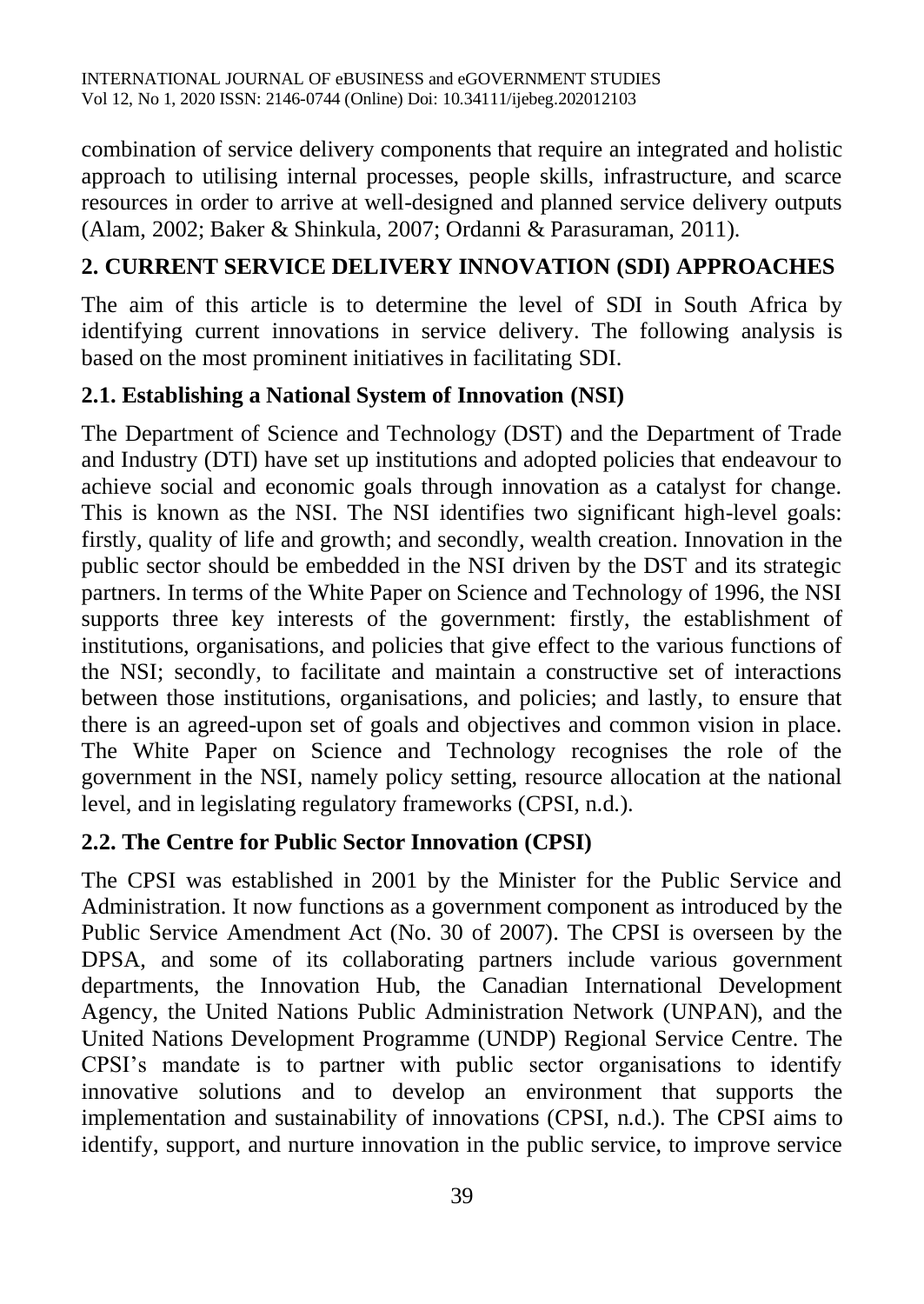delivery, and to provide the public sector with research and advice on innovative service delivery with a specific focus on government priorities. The CPSI also aims to recognise the successes of stakeholders in the quest for a more effective, efficient, and accountable government. The CPSI has also established a partnership with the United Nations Department of Economic and Social Affairs (UNDESA), serves as the Online Regional Centre for Southern Africa for UNPAN, and participates in the UN Experts Group on the replication of innovations (UNDP, n.d.). The CPSI Annual Innovation Awards focus on recognising achievements in the following areas: partnerships in service delivery, innovative use of ICT, innovating service delivery institutions, and improvement of internal systems of government.

#### **2.3. The Open Governance Partnership (OGP)**

The OGP is a multilateral initiative consisting of 79 country members and 20 local members that work alongside thousands of civil society organisations. The OGP Declaration states that members of the OGP are committed "to the principles enshrined in the Universal Declaration of Human Rights, the UN Convention against Corruption, and other applicable international instruments related to human rights and good governance" (OGP, 2011). South Africa was one of the founding members of the OGP in September 2011, and has made a number of commitments that seek to build on existing government- and citizen-led initiatives related to open government in the country. From the South African perspective, OGP commitments are aligned to the five-year national priorities, the National Development Plan (NDP) targets, and the Sustainable Development Goals (SDGs), which are derived from the assessment of South Africa's achievement of the national vision as stipulated in the Constitution. The issue of service delivery is of particular interest to the OGP (OGP South Africa, 2016). OGP South Africa has received high-level and government-wide political commitment and support (OGP South Africa, 2016). Some of the progress highlights of the OGP include the development of the first National Action Plan, and a self-assessment was completed based on the Action Plan, which was reviewed by the Independent Review Mechanism (IRM). The third Action Plan was recently implemented. Furthermore, the OGP portal was developed in collaboration with various government departments, which provides a mechanism for participation, enhanced access to information, and engagement between civil society and citizens (OGP South Africa, 2016). OGP South Africa, in collaboration with the Open Data Institute (ODI), launched the Responsive Cities Challenge, which seeks innovative uses of open data to solve urban, social, and economic issues. Other collaborating partners include The Innovation Hub, Code for South Africa, Open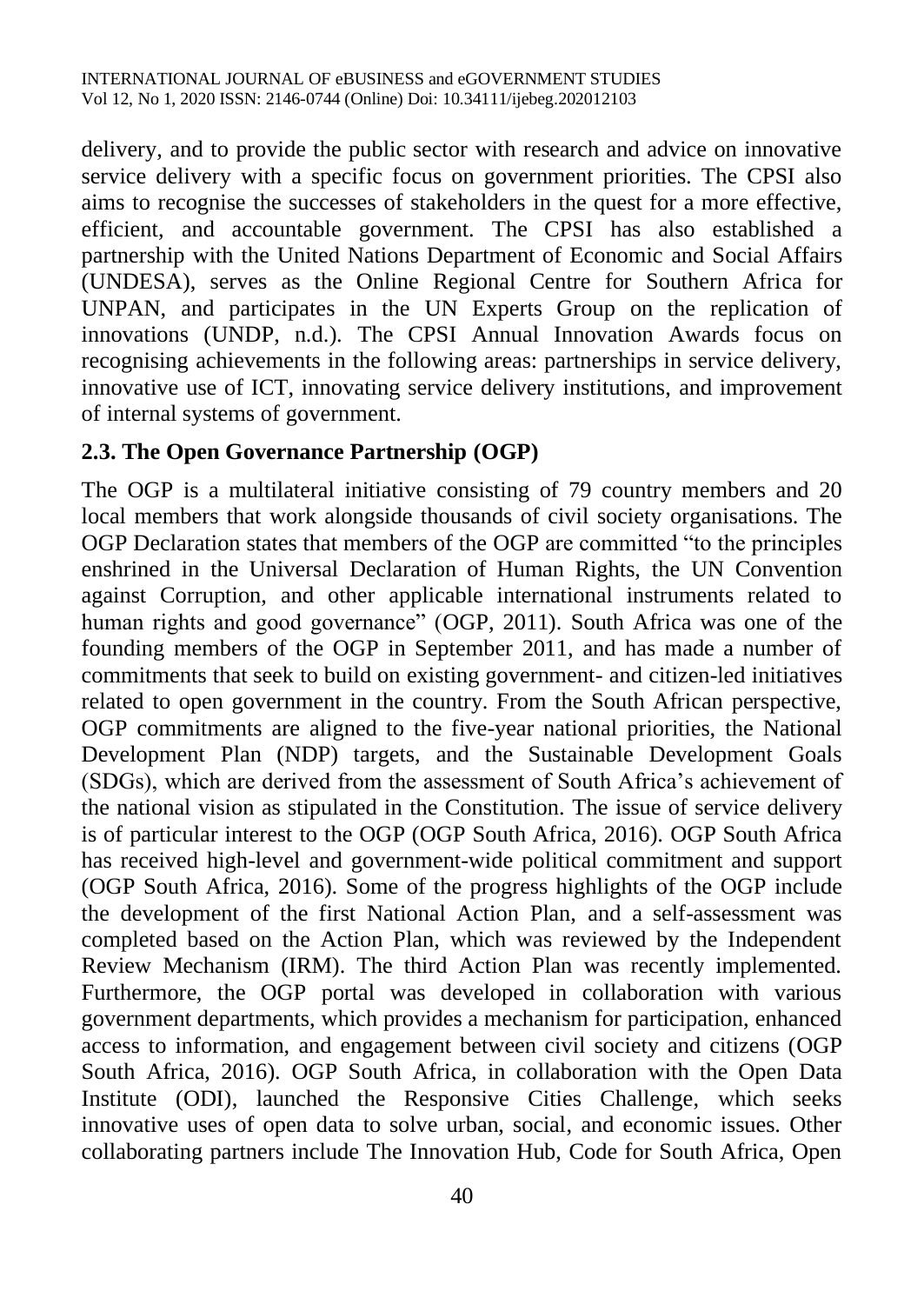Data Durban, Geekulcha, and open data champions in Ekurhuleni, Ethekwini, Tshwane, Cape Town, Kimberley, and Upington municipalities. The challenge awards include cash awards and incubation and seed funding to develop further future social, urban, and economic development solutions (Responsive Cities Challenge, 2016).

### **2.4. E-governance and the use of information and communications technology (ICT)**

Other initiatives include the izimbizo, Govt At Work videos, Namola, and GovChat. The Namola application is a safety emergency line to alert public emergency services, such as the South African Police Service (SAPS), local metro police, or fire or ambulances services (Caboz, 2018). GovChat allows citizens to directly contact political office bearers through the WhatsApp Instant Message Service. Furthermore, the Youth Employment Service (YES), launched in 2018, is an innovative effort through PPP engagement to boost the upskilling of the youth. Another innovative initiative is the launch of the Pharmacy Dispensing Unit (PDU), the first of its kind, which leverages digitalisation and ICT to benefit the community (SA News, 2018). Other initiatives cited by the DPSA (2018) include the installation of 1 500 km of fibre in Johannesburg; the implementation of free Wi-Fi hotspots; the CodeTribe Academy, a software development training programme that has trained over 120 township youths; and the establishment of eKasiLabs innovation centres across Gauteng and Cape Access e-Centres that provide multi-purpose centres with Internet and computer access. The OECD's Observatory of Public Sector Innovation (OPSI) identified the following six innovations in service delivery in South Africa, which are based on open governance: the Gauteng Department of Education introduced an online application system in 2015; the length of hospital stay for amputee patients is reduced and their outcomes improved by using Pulsed Shortwave Therapy (PSWT); the Twinning Programme of the Gauteng Department of Education's wider strategic framework and its 'Re-organisation of Schools' strategy; the Memeza Home Community Alarm, which is a public alarm system designed for low-income communities; and the Sunward Park High public school migrated from printed textbooks to a fully digital platform (OPSI, n.d.). Although South Africa has made much progress, more still needs to be done to leverage eparticipation and e-governance, as progress has been slow and uneven (Simons, 2018). There is still the lack of an adequate skills pool, a lack of access to infrastructure, and the high cost of access to services (Mzekandaba, 2018). South Africa should invest in all key enablers for the 4IR, including investment in critical, enabling ICT infrastructure to develop a digital economy; RD&I; skills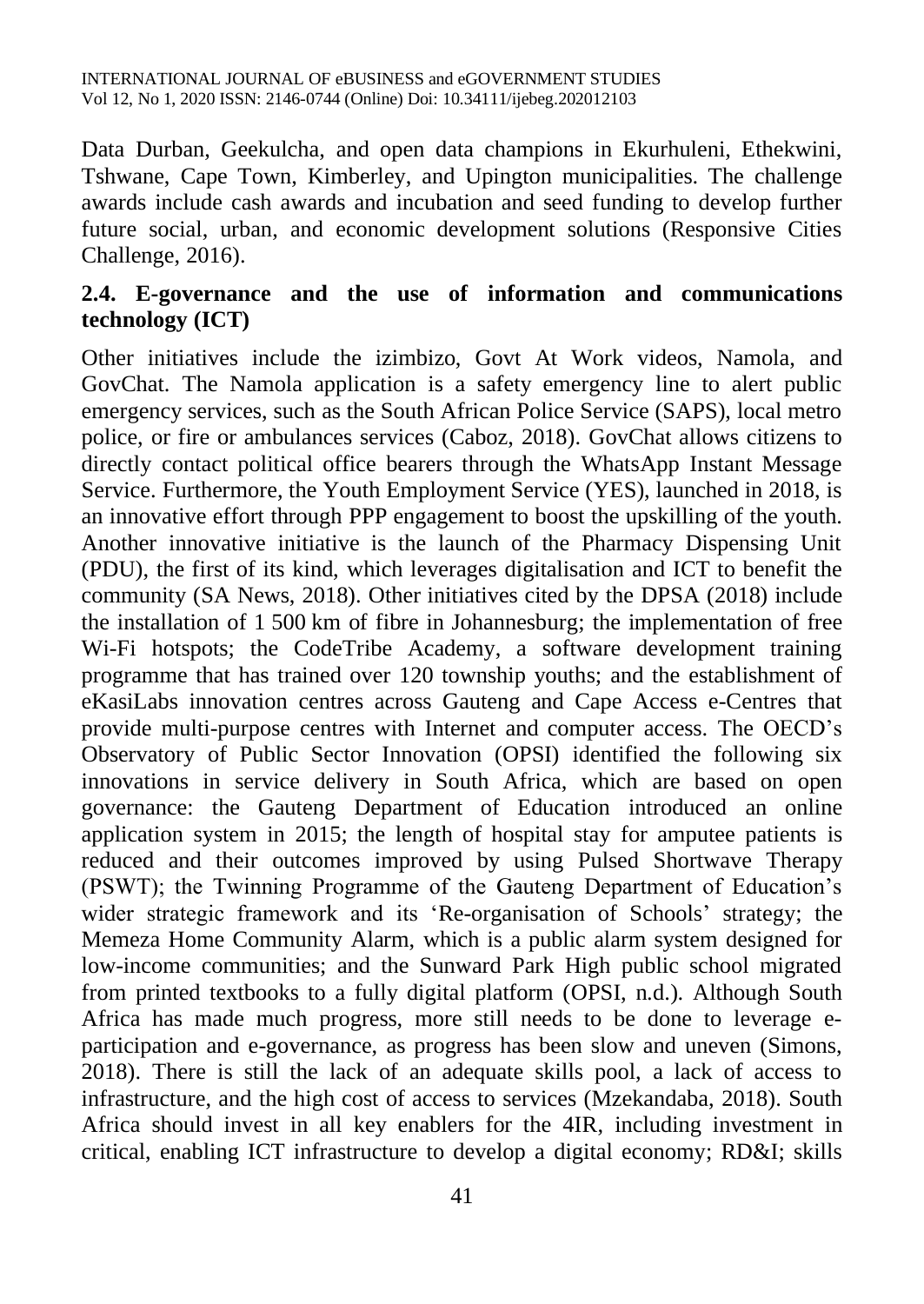development; SMMEs, entrepreneurship, and localisation; and labour market restructuring (*Government Gazette*, 2018).

### **3. OPEN GOVERNANCE FOR IMPROVED PUBLIC SECTOR INNOVATION**

Open governance is defined as a core characteristic of democratic systems in which governance relationships and processes ... allow the perspectives, needs, and rights of all citizens to be addressed, including those most marginalized (Harlan & Robinson, 2012; Edwards & McGee, 2008). Furthermore, open governance is about instilling *"a culture of governance based on innovative and sustainable public policies and practices inspired by the principles of transparency, accountability, and participation that fosters democracy and inclusive growth*" (OECD, 2016:3). The principles and practices of open governance often vary for countries around the globe due to the influences and characteristics of various political, social, cultural, technological, and economic factors. Governments around the globe have had to reimagine and redefine their current roles, responsibilities, and functions within the context of providing effective and efficient public sector goods and services to their citizenry. The need for robust, flexible, and responsive service delivery outputs have positioned governments towards decentralised and unbureaucratic systems and practices for improved service delivery (Bingham, Nabtachi & O'Leary, 2005). Over the years governments have had to improve their internal governance systems, processes, and practices in order to ensure that the principles of good governance are adhered to throughout the public sector. This has therefore allowed public sector institutions to re-evaluate, restructure, and redesign current organisational systems, procedures, legislative policies and frameworks, embedded cultures and traditions, as well as functional structures of public sector institutions to be driven towards the improvement of fair, equal, accessible, and improved service delivery outputs (Bourgon, 2011). To ensure greater SDI, a better life for all, sustainable development, and greater participation and benefits from the 4IR, the results of this article suggest the adoption of a new governance paradigm of open innovative governance. Leitão, Alves and Pereira (2016) explain that the new paradigm for public administration is founded on different meanings of distinct dimensions of open innovative governance; where open governance means open data and open information, and open innovation means new types of open relationships between citizens, firms, and municipalities. Leitão et al. (2016:1) assert that *"in the context of citizens' rights, open innovative governance is approached as the right to participate in the innovation process of agenda-setting and decision making*". This paradigm necessitates collaboration and cooperation between various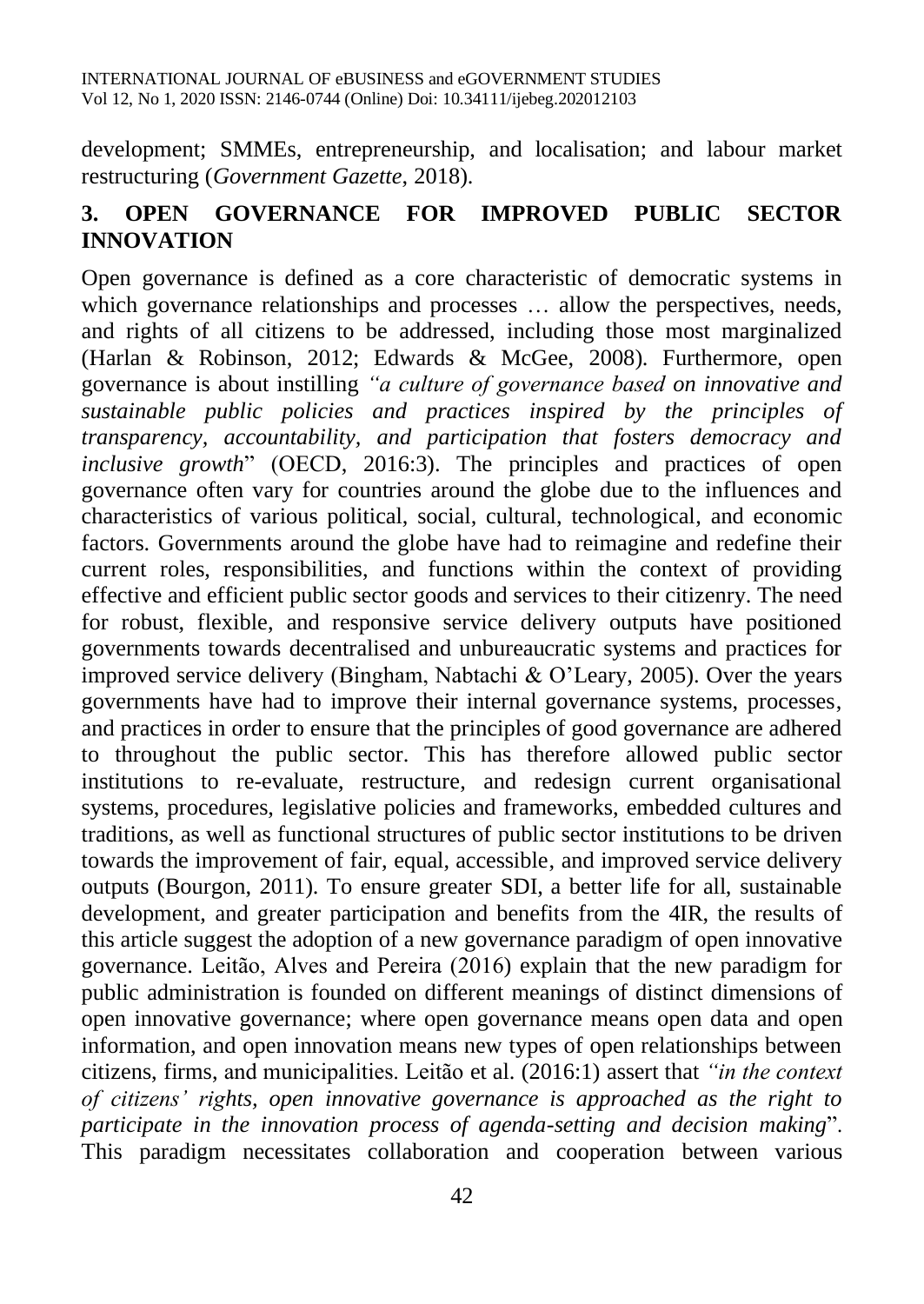stakeholders in society in championing innovation. Hence, multi-stakeholder partnerships such as the OGP are important governance mechanisms to facilitate and strengthen open innovative governance.

# **4. CONCLUSION**

This article reviewed the nature of the 4IR and the implications of the 4IR for the government. The advent of the 4IR has brought about a number of changes, which have affected all levels of society. Innovation is one of the fundamental building blocks of the 4IR. These changes present a number of implications for governments to consider. Governments are compelled to engage in SDI to be able to participate in the 4IR and to fully benefit from it. SDI implies a shift in the conceptualisation of service delivery to find new and better ways to improve service delivery. The risks and best practices for SDI were identified. Prominent SDI initiatives in South Africa, include establishing a national system of innovation, establishing a CPSI, and the OGP. South Africa has made some progress in establishing institutions that support innovation; however, more still needs to be done to leverage multi-stakeholder partnerships, e-participation and egovernance, skills development, access to infrastructure, research and development, entrepreneurship and localisation, labour market restructuring, and reducing the high cost of access to services. The continued development of open governance initiatives can facilitate SDI, build multi-stakeholder partnerships, and enhance transparency, accountability, and citizen participation. The findings presented in this article is conceptual and descriptive, based on secondary data. Future research should analyse open governance and SDI in specific sectors, using primary data, to derive empirical findings.

## **REFERENCES**

Alam, I. (2002). An exploratory investigation of user involvement in new service development. *Journal of the Academy of Marketing Science*, 30(3), 250-261.

Alipour, S.P., Ustundag, A., Cevikcan, E., Kaya, I. & Cebi, S. (2018)*.* Technology roadmap for Industry 4.0. In A. Ustundag & E. Cevickan (Eds.) *Industry 4.0: Managing the Digital Transformation* (pp. 95-103). Switzerland: Springer.

Applied Research and Communications Fund (2013). *Innovation in the Public Sector: State-of-the-Art Report*. Sofia: Bulgaria.

Baker, W.E. & Sinkula, J.M. (2007). Does market orientation facilitate balanced innovation programs? An organizational learning perspective. *Journal of Product Innovation Management*, 24(4), 316-334.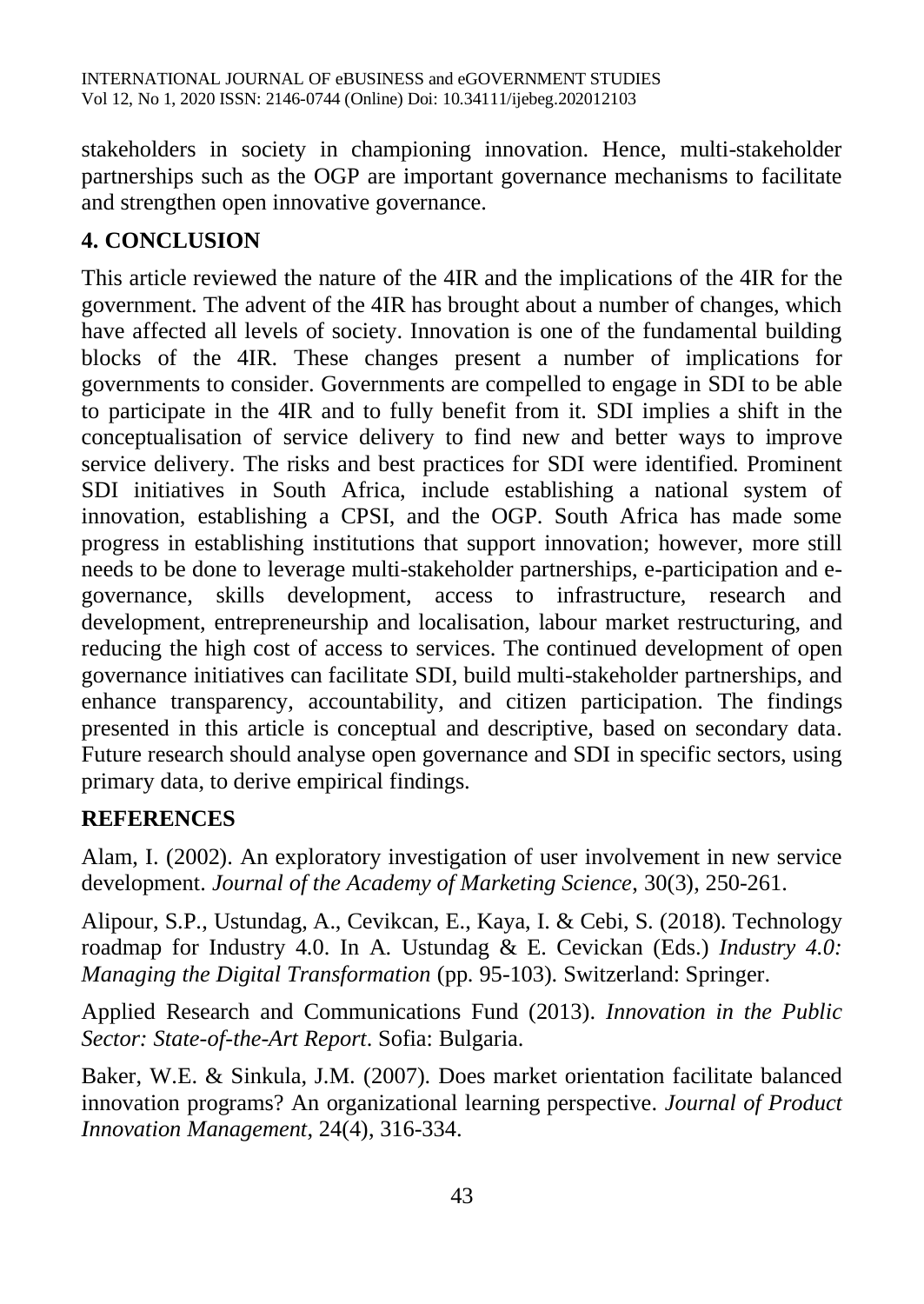Baskara, S. & Mehta, K. (2016). What is innovation and why? Your perspective from resource-constrained environments. *Technovation*, 52(53), 4-17.

Bingham L.B., Nabtachi, T. & O'Leary, R. (2005). The new governance: Practices and processes for stakeholder and citizen participation in the work of government. *Public Administration Review*, 65(5), 547-558.

Bock, A.J., Eisengerich, D., Sharapoy, D. & George, G. (2015). Innovation and leadership. *Sage Open*, 5(2), 1-14.

Borins S. (2006). *The Challenge of Innovating in Government: Innovation Series.* Washington, D.C.: IBM Center for Business of Government.

Bourgon. J. (2011). Responsive, responsible and respected government: Towards a New Public Administration theory. *International Review of Administrative Science*, 73(1), 7-26.

Bryman, A. (2000). *Understanding Social Research*. Buckingham: Open University Press.

Caboz, J. (2018). This emergency safety app is big in Soweto – here's how it works. *Business Insider SA*, 2 September. [https://www.businessinsider.co.za/this](https://www.businessinsider.co.za/this-accident-alert-app-is-transforming-the-way-sowetans-respond-to-emergencies-heres-how-it-works-2018-8)[accident-alert-app-is-transforming-the-way-sowetans-respond-to-emergencies](https://www.businessinsider.co.za/this-accident-alert-app-is-transforming-the-way-sowetans-respond-to-emergencies-heres-how-it-works-2018-8)[heres-how-it-works-2018-8.](https://www.businessinsider.co.za/this-accident-alert-app-is-transforming-the-way-sowetans-respond-to-emergencies-heres-how-it-works-2018-8) Accessed 2019/07/08.

Centre for Public Sector Innovation (CPSI) (n.d.). *A Pocket Guide to Innovation in the South African Public Sector*. [http://www.cpsi.co.za/wp](http://www.cpsi.co.za/wp-content/uploads/2014/07/cpsipocketguide.pdf)[content/uploads/2014/07/cpsipocketguide.pdf.](http://www.cpsi.co.za/wp-content/uploads/2014/07/cpsipocketguide.pdf) Accessed 2019/02/01.

Centre for Public Sector Innovation (CPSI) (2018). Innovation trailblazers: Celebrating public service developers. *The South African Public Sector Innovation Journal*, 8(2), 5-58.

Costello, T. & Prohaska, B. (2013). Innovation. *Information Technology Professional*, 15(3), 62-64.

Dawnson, R. & Horenkamp, M. (2007). *Service Delivery Innovation: Creating Client Value and Enhancing Profitability*. USA: SAP America.

Department of Public Service and Administration (DPSA) (2000). *Draft Report on Alternative Service Delivery Mechanisms.* Pretoria: DPSA.

Department of Service Delivery Administration (DPSA) (2018). Fourth Industrial Revolution and the future of government: SA's e-government strategy showing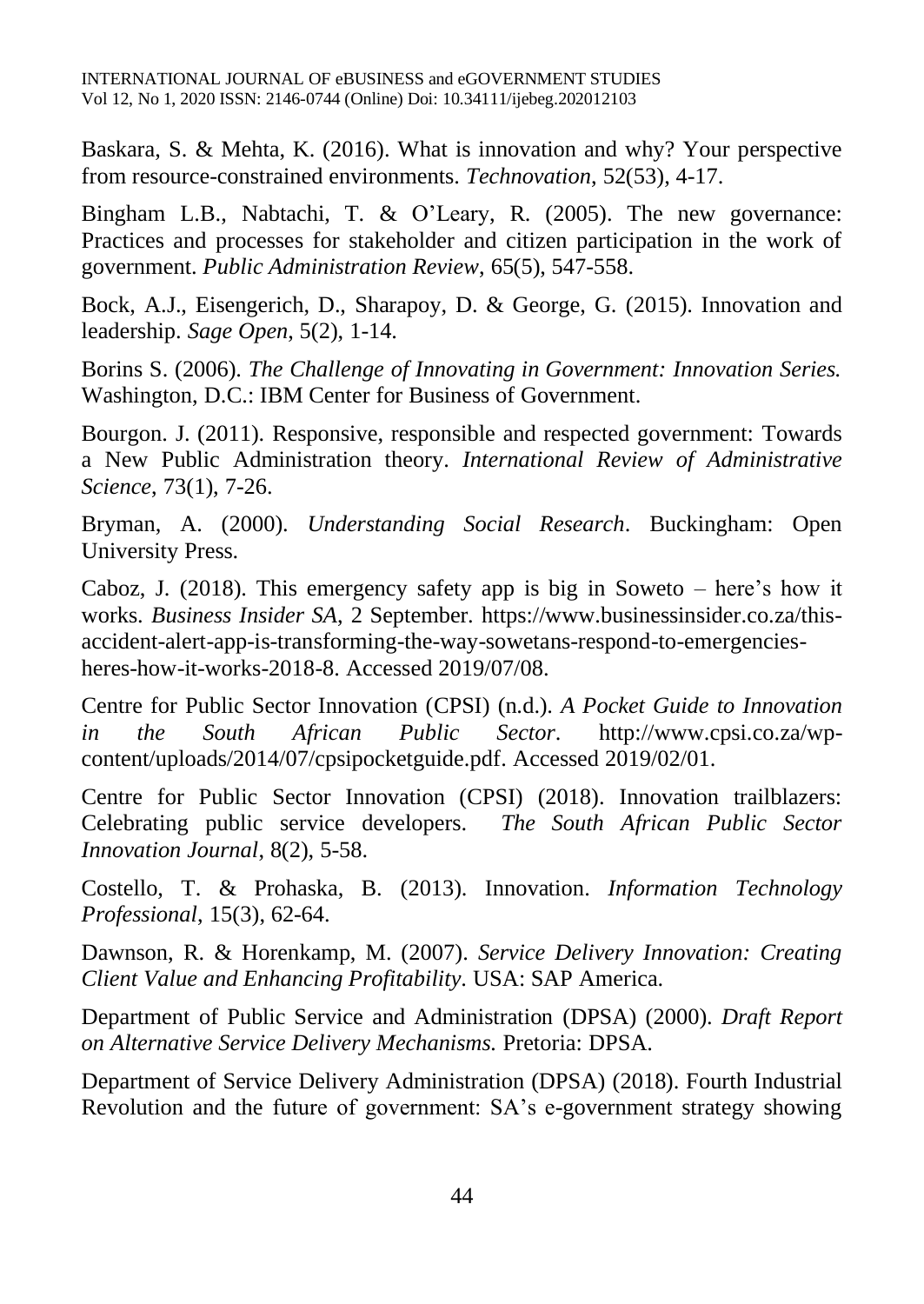progress – Positioning Gauteng as a smart province. *Service Delivery Review*, 11(3), 1-34. [http://fliphtml5.com/fnjti/gnnq/basic.](http://fliphtml5.com/fnjti/gnnq/basic) Accessed 2019/05/09.

Department of Telecommunications and Postal Services (DTPS) (2018). C*oncept Document: Establishment of the Presidential Commission on the Fourth Industrial Revolution.* Pretoria: Government Printers.

Edwards, D. & McGee, R. (2008). Opening governance. *Institute of Development Studies Bulletin*, 47(1), 16.

Ford, R. & Zussman, D. (Eds.) (1997). *Alternative Service Delivery: Sharing Governance in Canada.* Toronto: The Institute of Public Administration of Canada and KPMG Centre for Government Foundation.

Gildenhuys, J.S.H. & Knipe, A. (2000). *The Organization of Government: An Introduction*. Pretoria: Van Schaik.

*Government Gazette* (2018). *Invitation to Nominate Candidates for the Presidential Commission on Fourth Industrial Revolution*. https://www.gov.za/sites/default/ files/gcis document/201812/42078gen764.pdf. Accessed 2019/05/12.

Harlan, Y. & Robinson, D.G. (2012). The new ambiguity of open government. *UCLA Law Review Discourse*, 58, 178-208

Johnston, R. & Clark, G. (2001). *Service Operations Management*. Harlow: Prentice Hall.

Kaul, M. (1998)*. Introducing New Approaches: Improved Public Service Delivery*. London: Commonwealth Secretariat.

Kaul, M. (2000). *Management Reforms in Government: A Review of International Practices and Strategies*. London: CAPAM.

Kekana. N. (2004). One country, two economies: How the state can intervene. *Service Delivery Review*, 3(1), 20-23.

Leitão, J., Alves, H. & Pereira, D. (2016). *Open Innovative Governance, Transparency and Citizens' Quality of Life: An Application to Portuguese Municipalities*. [http://infogen.webs.uvigo.es/WPB/WP1606.pdf.](http://infogen.webs.uvigo.es/WPB/WP1606.pdf) Accessed 2019/05/07.

Lin, C. (2006). A study on the organizational innovations in Taiwan's logistics industry. *The Business Review, Cambridge*, 5(1), 270-285.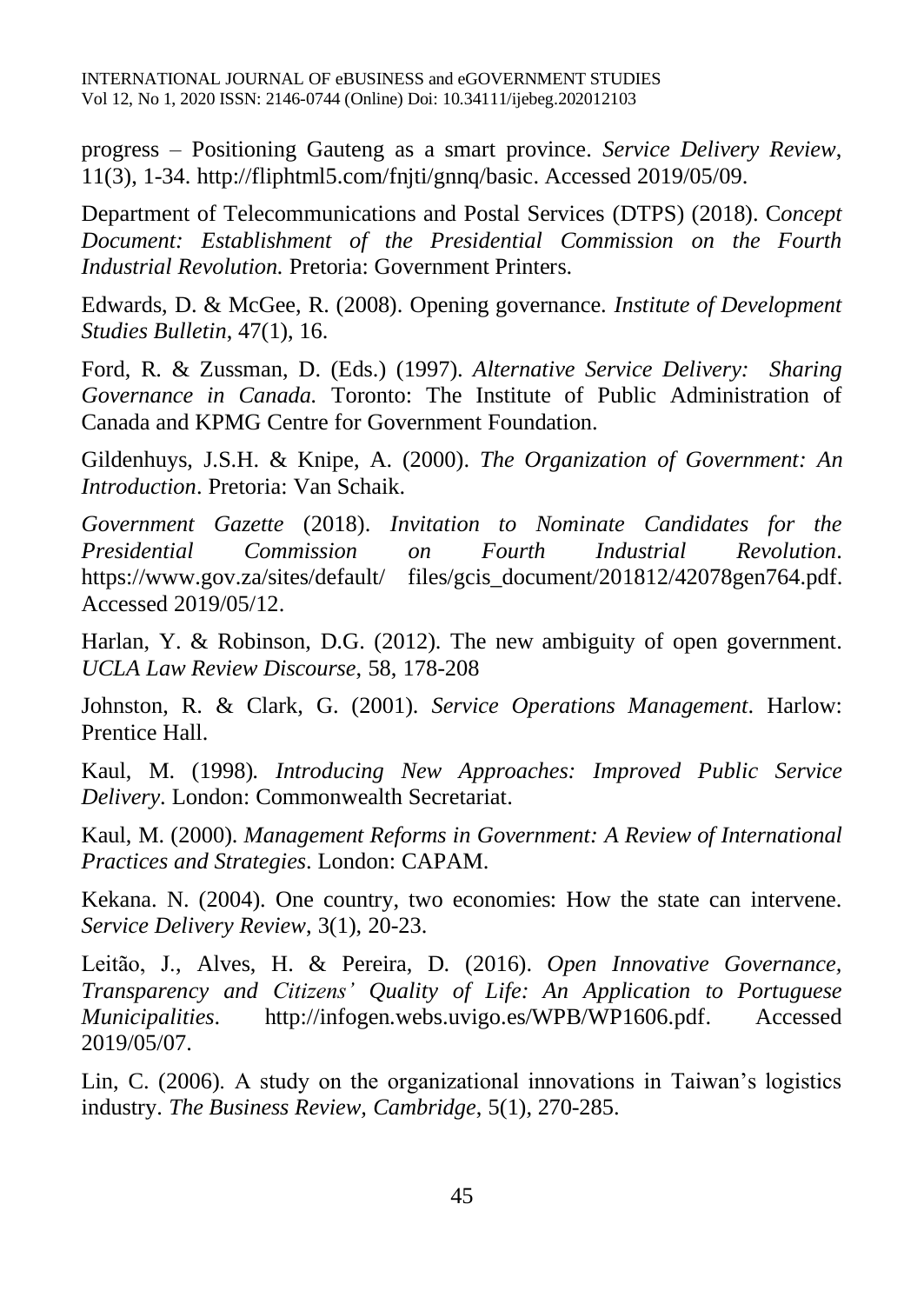INTERNATIONAL JOURNAL OF eBUSINESS and eGOVERNMENT STUDIES Vol 12, No 1, 2020 ISSN: 2146-0744 (Online) Doi: 10.34111/ijebeg.202012103

Lin, C.Y. (2007). Factors affecting innovation in logistics technologies for logistics service providers in China. *Journal of Technology Management in China*, 2(1), 22-37.

Lovelock, C.H. & Wright, L. (1999). *Principles of Service Management and Marketing*. New Jersey: Prentice Hall.

Manzini. S.T. (2015). Measurement of innovation in South Africa: An analysis of survey metrics and recommendations. *South African Journal of Science*, 111(12), 1-8.

Martins, N. & Ledimo, O. (2015). The perceptions and nature of service delivery innovation among government employees: An exploratory study. *Journal of Governance and Regulation*, 4(1), 78-87.

Mzekandaba, S. (2018). Fourth Industrial Revolution and the future of government. *Service Delivery Review*, 11(3). [http://fliphtml5.com/fnjti/gnnq/basic.](http://fliphtml5.com/fnjti/gnnq/basic) Accessed 2019/05/09.

Ministry of Public Service, Youth and Gender Affairs (2017). *Public Service Delivery Innovation Strategy*. Nairobi: The Presidency: Ministry of Public Service, Youth and Gender Affairs.

Nolan, B.C. (2001). *Public Sector Reform: An International Experience*. Basingstoke: Palgrave.

Open Governance Partnership (OGP) (2011). *Open Government Declaration*. [https://www.opengovpartnership.org/process/joining-ogp/open-government](https://www.opengovpartnership.org/process/joining-ogp/open-government-declaration/)[declaration/.](https://www.opengovpartnership.org/process/joining-ogp/open-government-declaration/) Accessed 2019/05/12.

Open Governance Partnership (OGP) South Africa (2016). *The 3rd South African Open Government Partnership Country Action Plan, 2016-2018*. [http://www.ogp.gov.za/documents/OGP%203rd%20Country%20Action%20plan](http://www.ogp.gov.za/documents/OGP%203rd%20Country%20Action%20plan%202016-2018.pdf) [%202016-2018.pdf.](http://www.ogp.gov.za/documents/OGP%203rd%20Country%20Action%20plan%202016-2018.pdf) Accessed 2019/05/12.

Ordanini, A. & Parasuranam, A. (2011). Service innovation viewed through a service-dominant logic lens: A conceptual framework and empirical analysis. *Journal of Service Research*, 14(1), 3-23.

Organisation for Economic Co-operation and Development (OECD) (2005). *Oslo Manual: Guidelines for Collecting and Interpreting Innovation Data*. Paris: OECD.

Organisation for Economic Co-operation and Development (OECD) (2016). *Open Government: The Global Context and the Way Forward*. OECD: Paris.